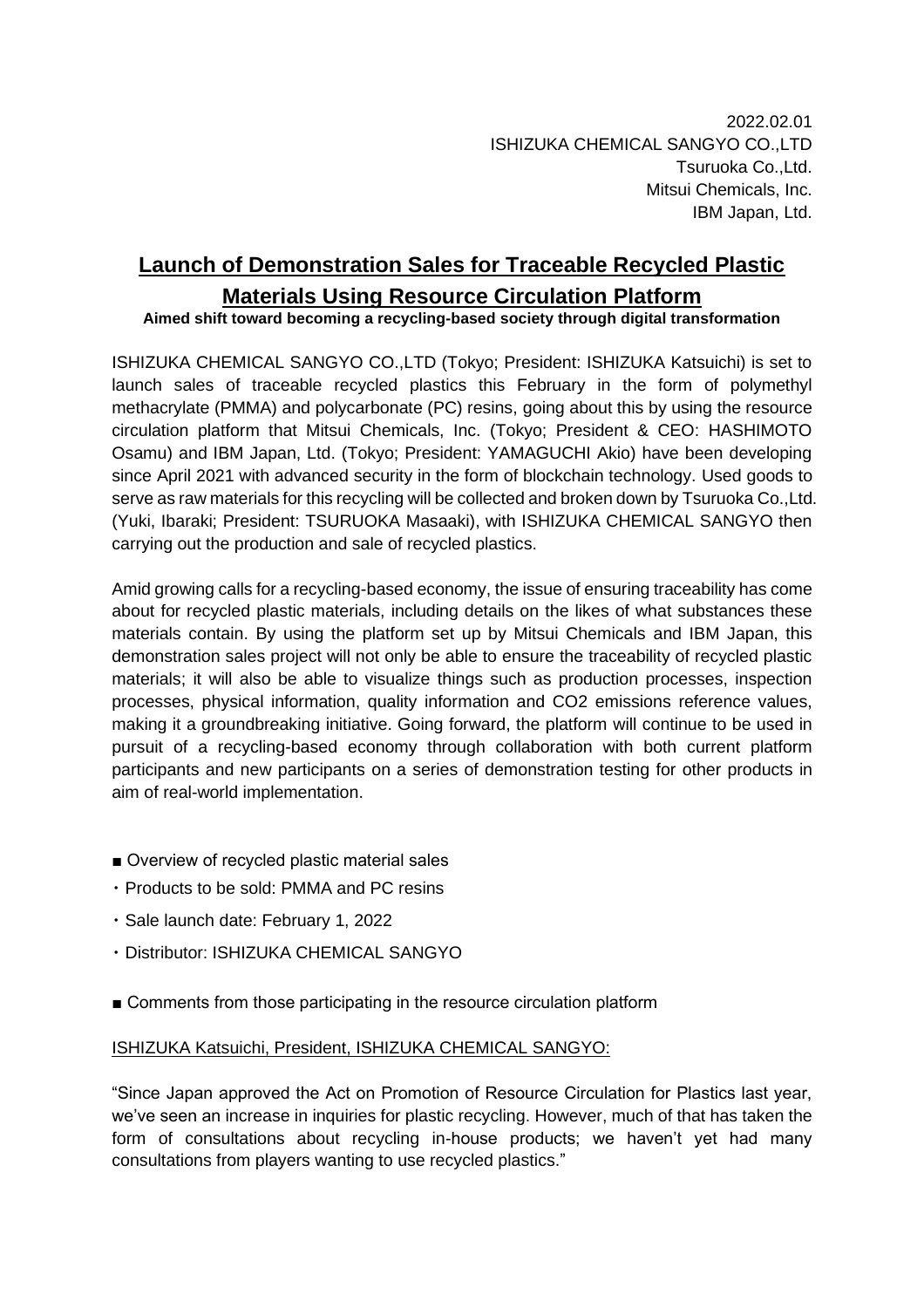"As for why that is, perhaps these players have concerns about the quality or safety of recycled materials due to not having used them before, or they aren't sure how these contribute to carbon neutrality. Consequently, we have determined that if we are able to sell recycled materials that clear up those concerns and uncertainties, we could help to popularize recycled materials more broadly. With the Japanese government aiming to double the presence of recycled materials by 2030 – and the Act on Promotion of Resource Circulation for Plastics set to come into effect this April – ISHIZUKA CHEMICAL SANGYO, as a long-time player in plastic recycling, feels a duty to popularize recycled plastic materials. Further, we believe that bringing traceable recycled materials on board will aid in our push for popularization here."

## TSURUOKA Masaaki, President, Tsuruoka:

"Due to the difficulties of eco-friendly design, used goods that meet the needs of traceable recycled plastics are still rather scarce in society. Being an intermediate processing company that collects and breaks down used goods to serve as a key point in safe, secure and stable recycled material supply, Tsuruoka intends to make the most of business under the new platform, which enables the creation of cross-sector partnerships to improve product life cycles. We will use this business to expand the scope of the recycled raw materials we handle, as well as to try and get these materials popularized across other companies in the same industry, as we look to invigorate the market."

### SAMBE Masao, Executive Officer, Digital Transformation Division, Mitsui Chemicals:

"We are very pleased to see that Tsuruoka and ISHIZUKA CHEMICAL SANGYO have been able to jointly use our platform for the sale of recycled plastics in an effort to move toward a recycling-based society. Mitsui Chemicals itself is endeavoring to use digital technologies to transition from business models based on materials supply to those based on solving social issues, and this will include leveraging plastic resource circulation to maximize our environmental contribution value.

"We look forward to having more users utilize our platform, and will endeavor to keep up a leading role on constructing this platform for resource circulation."

### SHIBATA Yuichiro, Managing Partner, Strategic Sales, IBM Consulting, IBM Japan:

"IBM Japan aims to bring about a circular economy and reach net-zero greenhouse gas emissions. With these goals in mind, we have taken on the assorted experience and skills we have built up to date and used these as a basis to support the construction of this resource circulation platform, as well as the calculation of CO2 emissions from plastic recycling.

"Following this latest agreement, we are thrilled to see that a proper traceability-based platform will be put in place and facilitate the start of recycled plastic sales in an effort to bring about a recycling-based society.

"Going forward, IBM Japan will continue to leverage cutting-edge technologies – including not